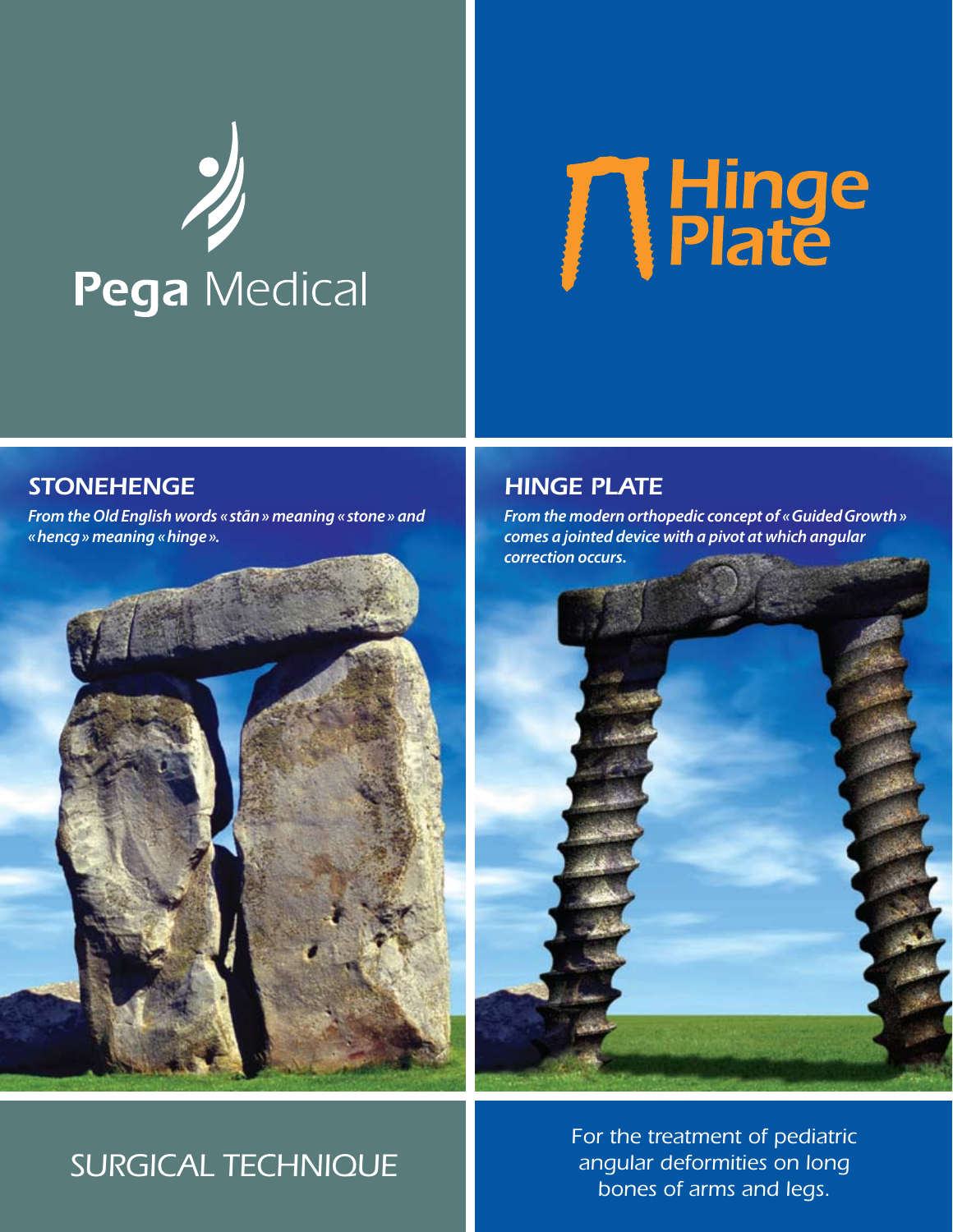*The Hinge Pediatric Plating System is an articulated plate used to guide growth and deformity correction. Indicated in children and adolescents with deformities such as genu varum and genu valgum, it includes one plate and two screws. By fixing the plate on either side of the physeal plate, axial growth can be controlled and angular deformity corrected.* 

*Plates and screws are manufactured in medical grade Stainless Steel (316L as per ASTM F138). The plate is provided in three different sizes with distances between the anchoring points of the screws of 12, 16 and 20mm. The screws are provided in three different lengths of 25, 30 and 35mm.*

| Cat. #        | <b>Implant Components</b>   |    |
|---------------|-----------------------------|----|
|               |                             |    |
| <b>HPI012</b> | Small Hinge plate 12 mm     | 12 |
| <b>HPI016</b> | Medium Hinge Plate<br>16 mm |    |
| <b>HPI020</b> | Large Hinge Plate 20 mm     | 20 |
| <b>HPS025</b> | Screw 4.5 x 25 mm           | 25 |
| <b>HPS030</b> | Screw 4.5 x 30 mm           | 30 |
| <b>HPS035</b> | Screw $4.5 \times 35$ mm    | 35 |

*Hinge Plate by Pega Medical*

**THinge** 

*Developed in collaboration with:*

*Daniel Green, MD, FACS Pediatric Orthopedic and Scoliosis Services Hospital for Special Surgery, NY, NY USA*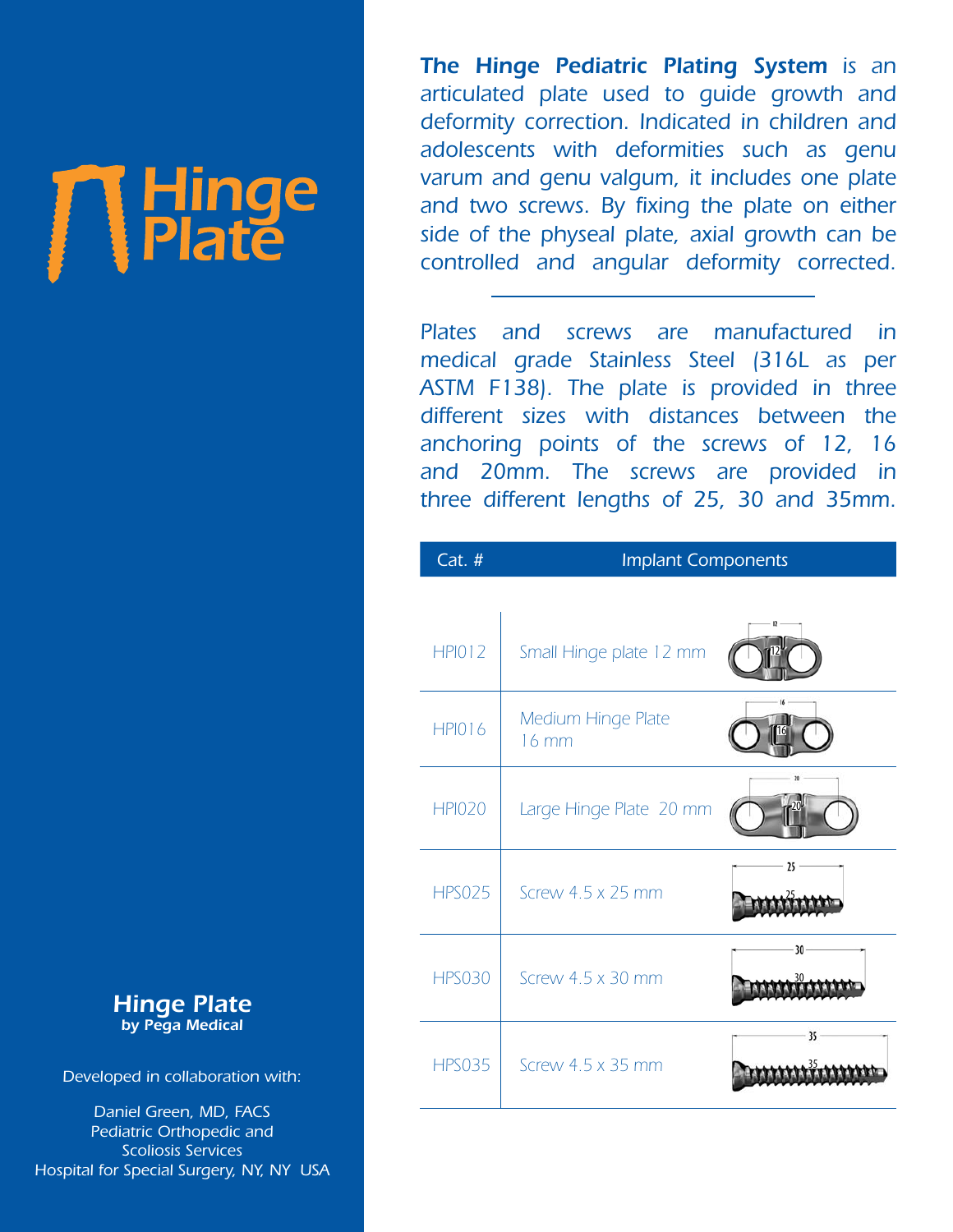

### *Pre-Op Planning:*

*A careful preoperative planning and radiological analysis should be used to define the CORA, plane, direction and magnitude of the deformity intended to correct.*

### *Hinge Plate and Screws Selection:*

*The device is selected according to the patient's growth plate height and location to prevent invasion or damage of the physis. These variables define the plate size and screw length.*



*Initial location for placement of the Hinge Plate is achieved by inserting a guiding K-wire to localize the growth plate under fluoroscopic imaging (C-Arm). The K-wire should be inserted considering that the centerline of the Hinge Plate will be placed approximately at 6.5mm (1/4'') from the K-wire*



*The Template is placed over the growth plate using the Croc Holder that is guided by the previously positioned K-wire.*

![](_page_2_Picture_9.jpeg)

*Release the Template and verify proper seating over bone surface and alignment with growth plate through C-Arm*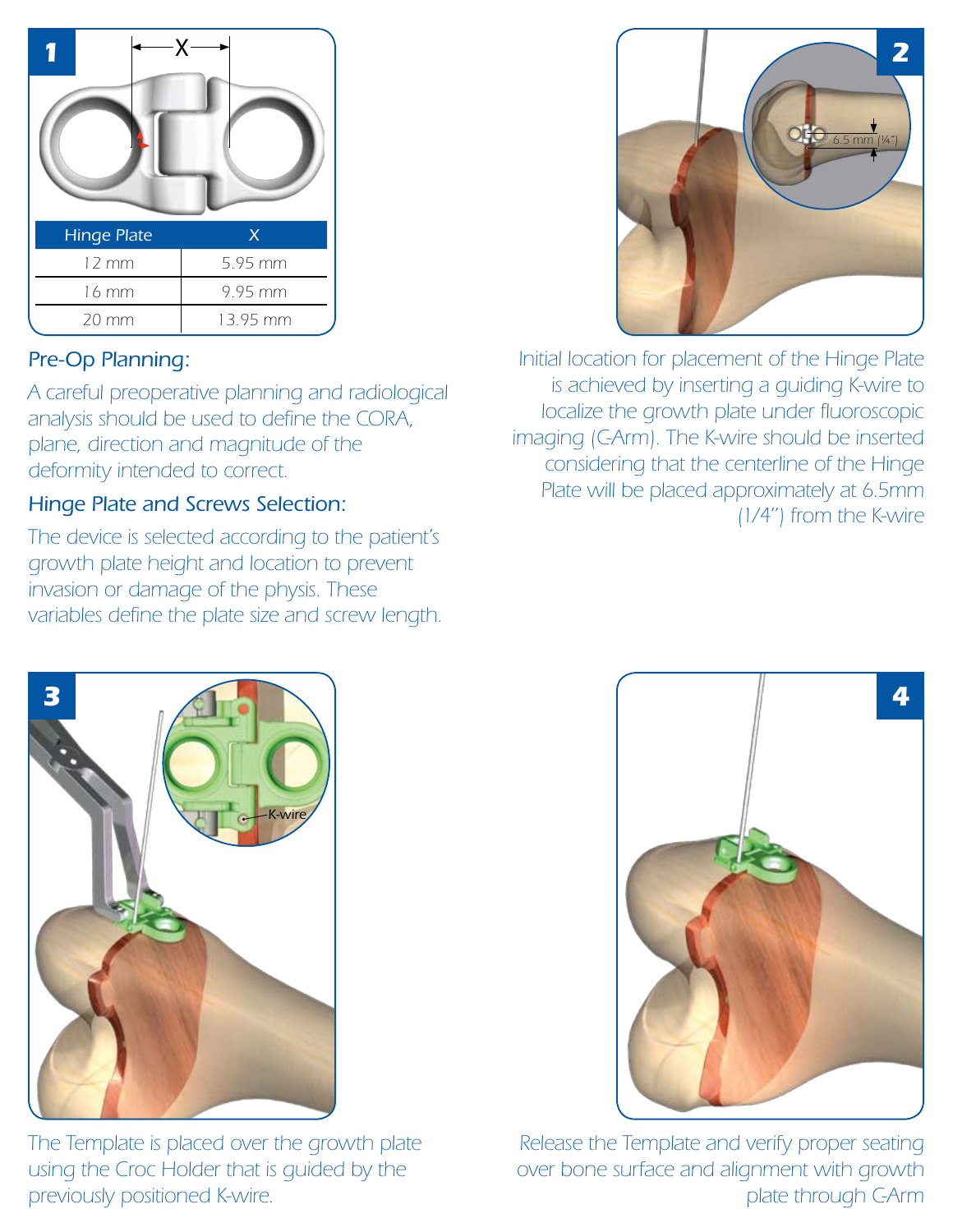![](_page_3_Picture_0.jpeg)

*Define screw location by placing a second K-wire with the aid of the Dual Drill/Wire Guide at an angle away from the growth plate to avoid damage. Check position before drilling under C-Arm.*

![](_page_3_Figure_2.jpeg)

*Using the cannulated drill bit, prepare screw hole to the depth indicated by the selected screw length.*

![](_page_3_Picture_4.jpeg)

*Once the first hole is drilled, proceed with same method for second hole*

![](_page_3_Picture_6.jpeg)

*Having both holes perforated proceed to remove the Template.*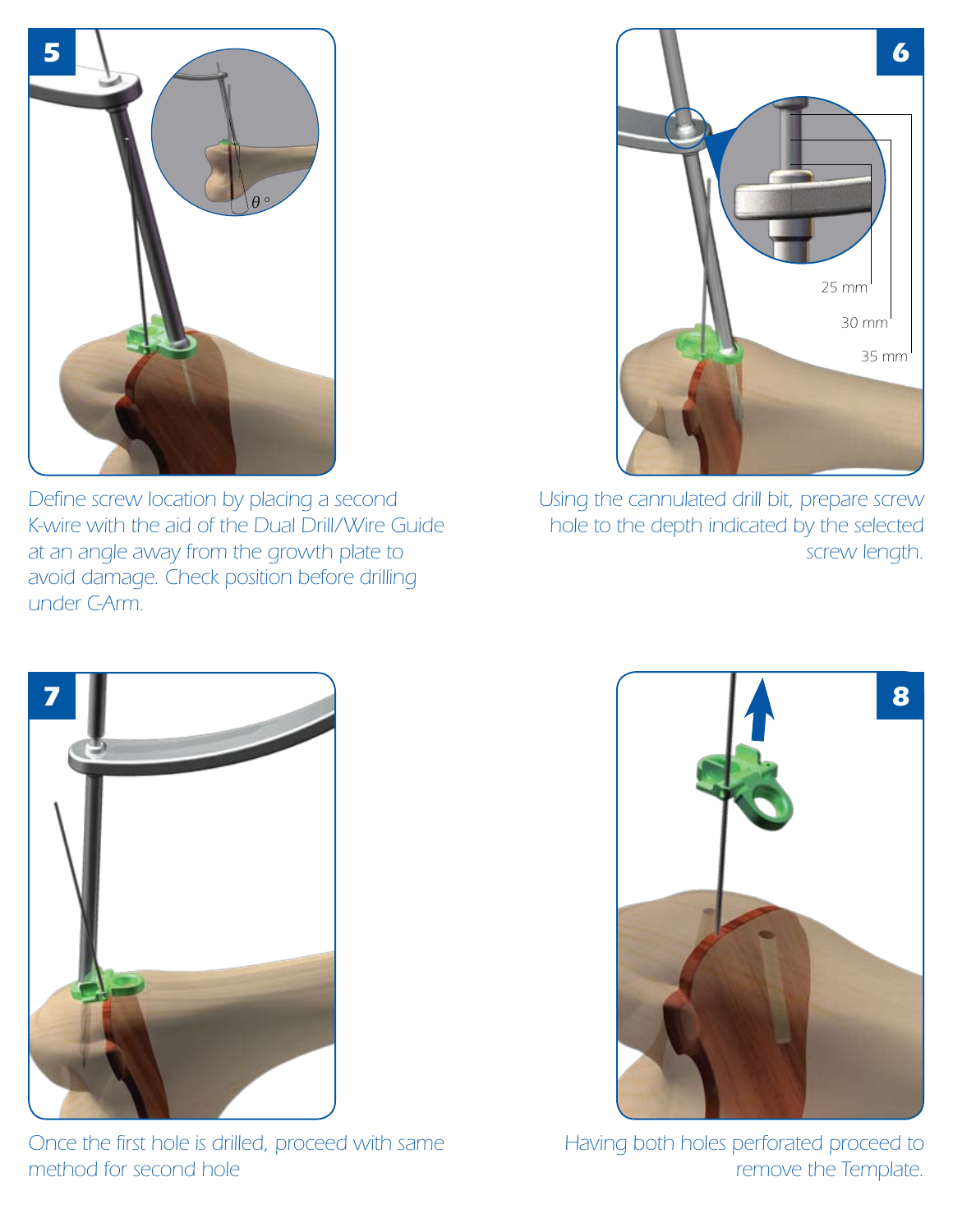![](_page_4_Picture_0.jpeg)

*Proceed to position the Hinge Plate by using the Croc Holder assisted by the guiding K-wire.*

![](_page_4_Picture_2.jpeg)

*Once the Hinge Plate is secured, the procedure is concluded by removing the guiding K-wire followed by the Croc Holder. Assure proper implant seating over the bone surface, avoiding periosteal damage, and check screw final position before closing.*

## *Surgical Instrumentation*

| Part name           | Catalogue     |  |
|---------------------|---------------|--|
|                     |               |  |
| Croc Holder         | <b>HPH100</b> |  |
| <b>Dual Guide</b>   | HPDG110       |  |
| Template 12 mm      | <b>HPT112</b> |  |
| Template 16 mm      | <b>HPT116</b> |  |
| Template 20 mm      | <b>HPT120</b> |  |
| Drill 3.0 mm        | <b>HPD130</b> |  |
| Guide Wire          | <b>HPW150</b> |  |
| <b>Screw Driver</b> | HPSD160       |  |
| Tase                | HPC200        |  |

![](_page_4_Picture_6.jpeg)